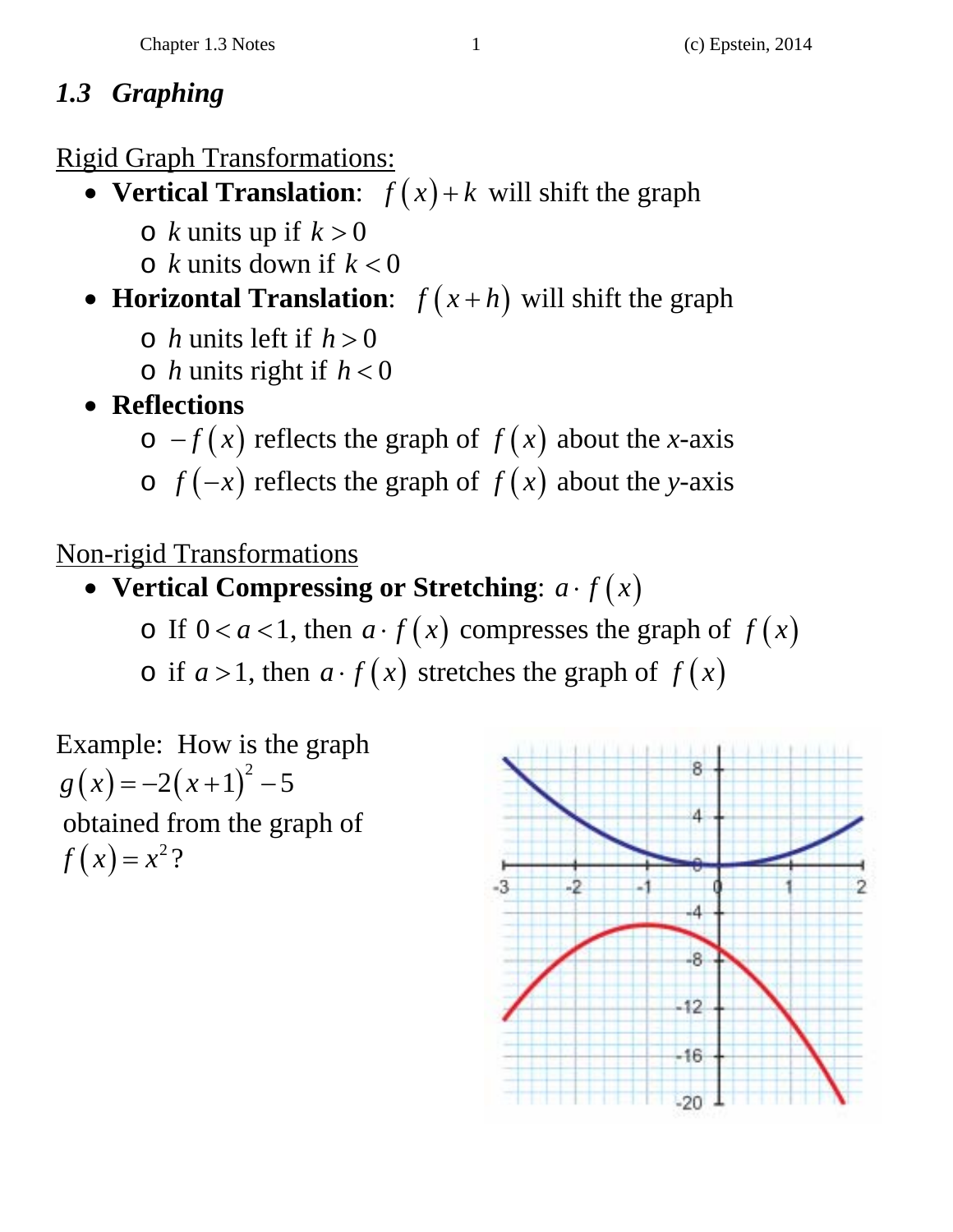*Example*: Graph the number of bacteria in a culture that starts with 4000 bacteria and the population triples every 30 minutes.



Two quantities are said to differ by an **order of magnitude** if the two quantities are about a factor of 10 different.

## *Example*:

Show the numbers 0.001, 0.1, 1, 100, 100000 on a logarithmic scale.



## *Example*:

Show the numbers 0.3, 4, 50, 200, and 7000 on a logarithmic scale.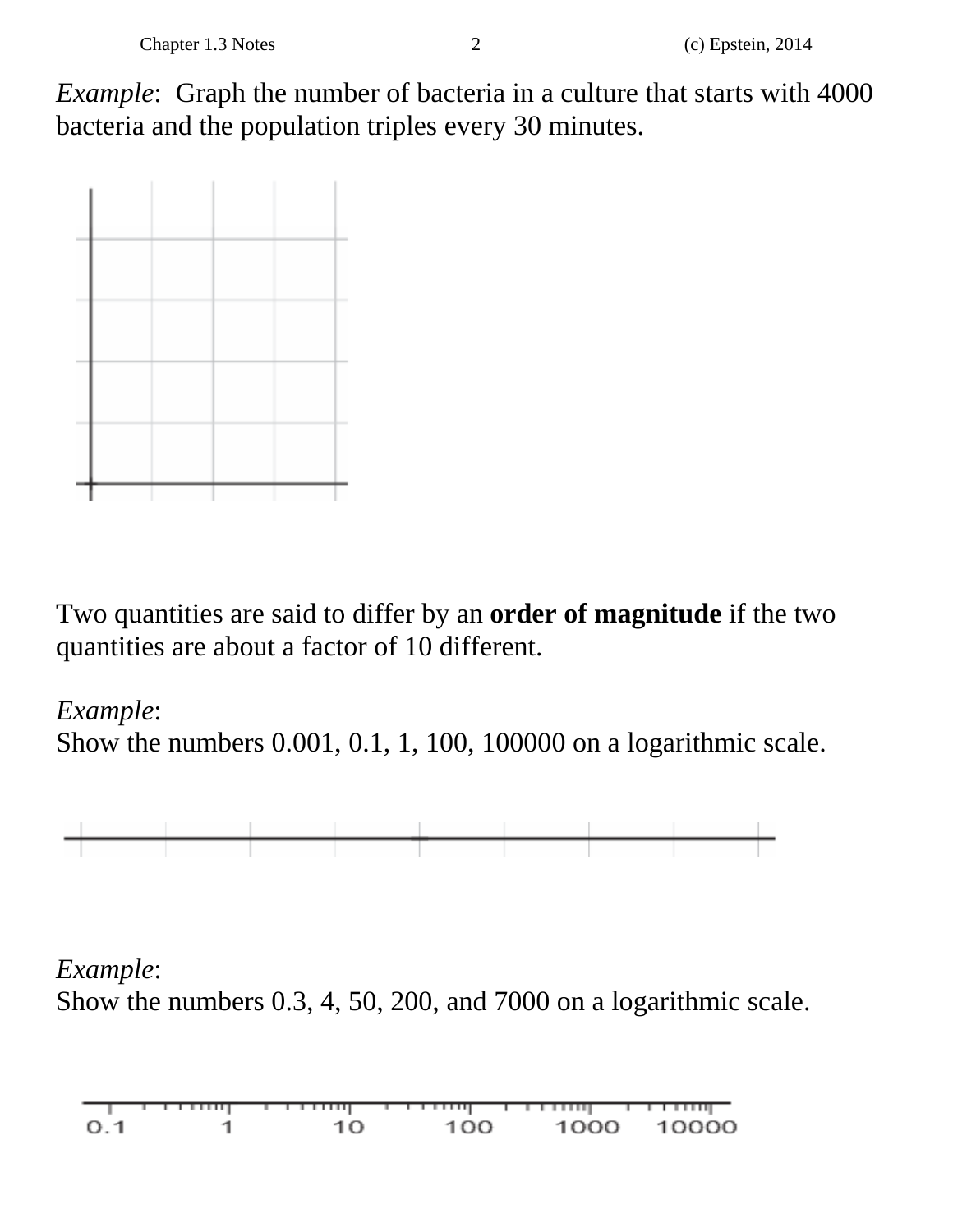



A graph in which the vertical axis is on a logarithmic scale and the horizontal axis is on a linear scale is called a **log-linear** or a **semilog plot**.

An exponential function of the form  $y = c \cdot a^x$  will result in a straight line when graphed on a semilog plot.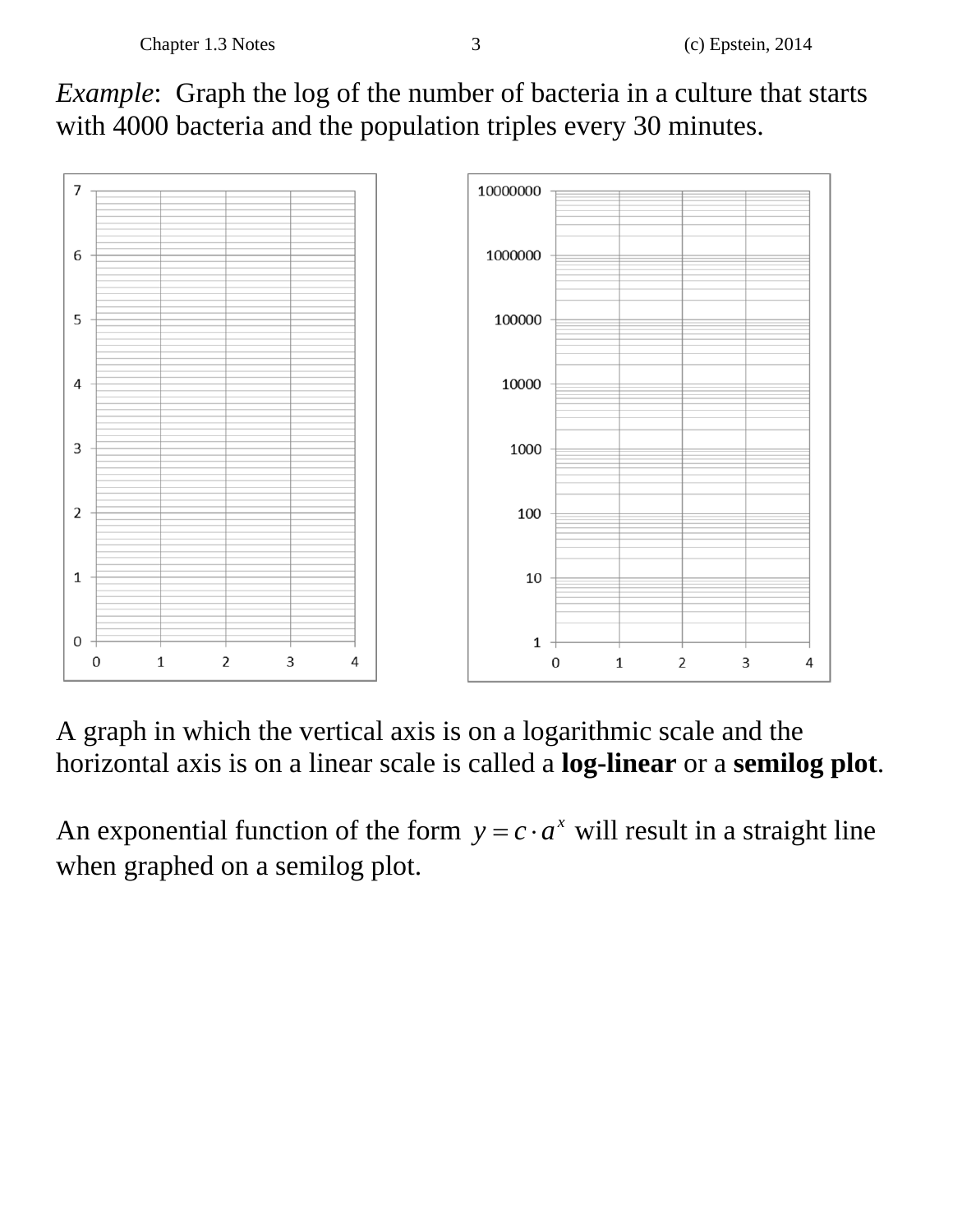Chapter 1.3 Notes 4 (c) Epstein, 2014



*Example*: Find the functional relationship between *x* and *y* based on the semilog plot shown below.

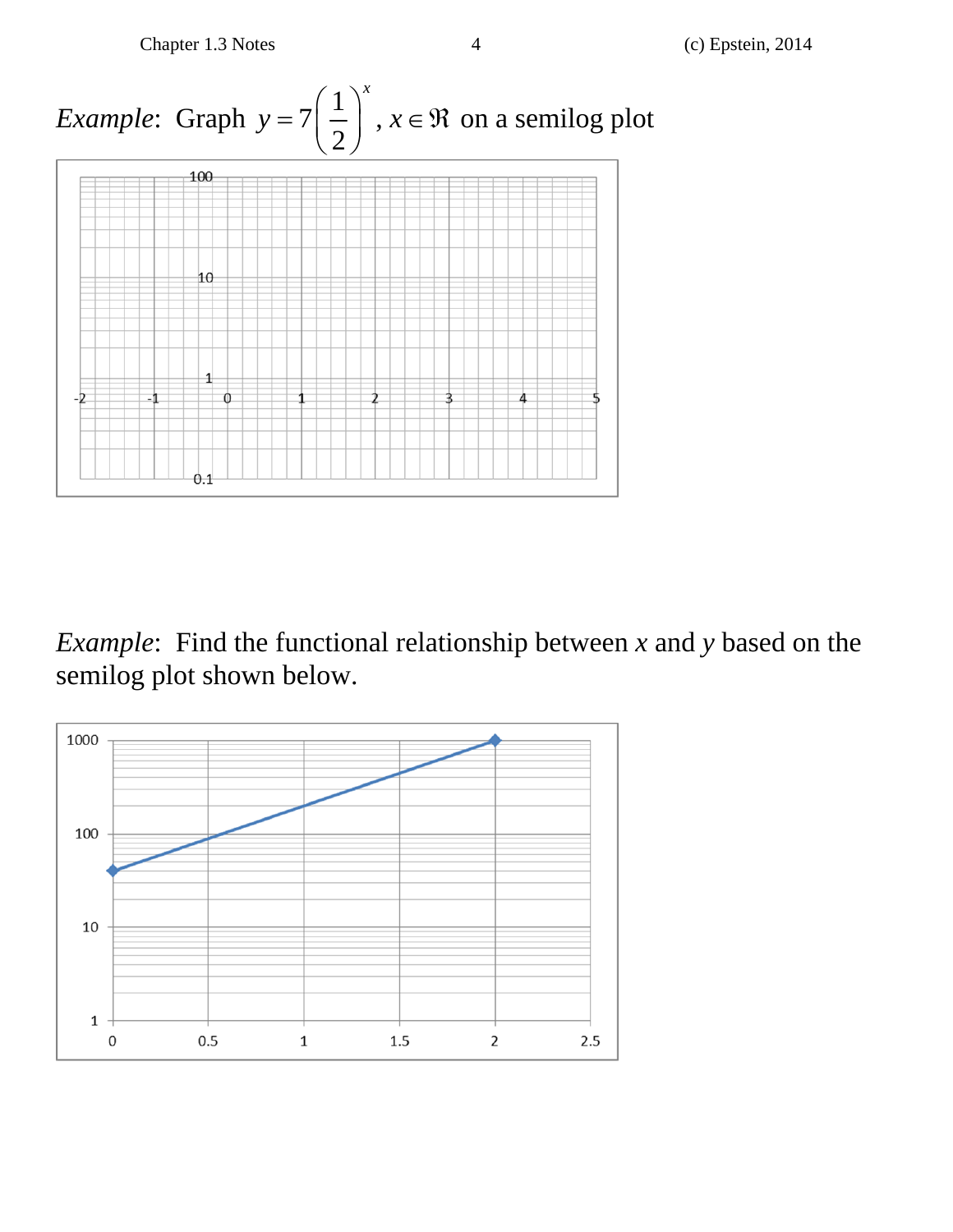A graph in which the horizontal and vertical axes are on a logarithmic scale is called a **log-log** or a **double-log plot**.

*Example*: Graph  $y = 6\sqrt{x}$  on a double-log plot



A power function of the form  $y = b \cdot x^r$  will result in a straight line when graphed on a double-log plot.